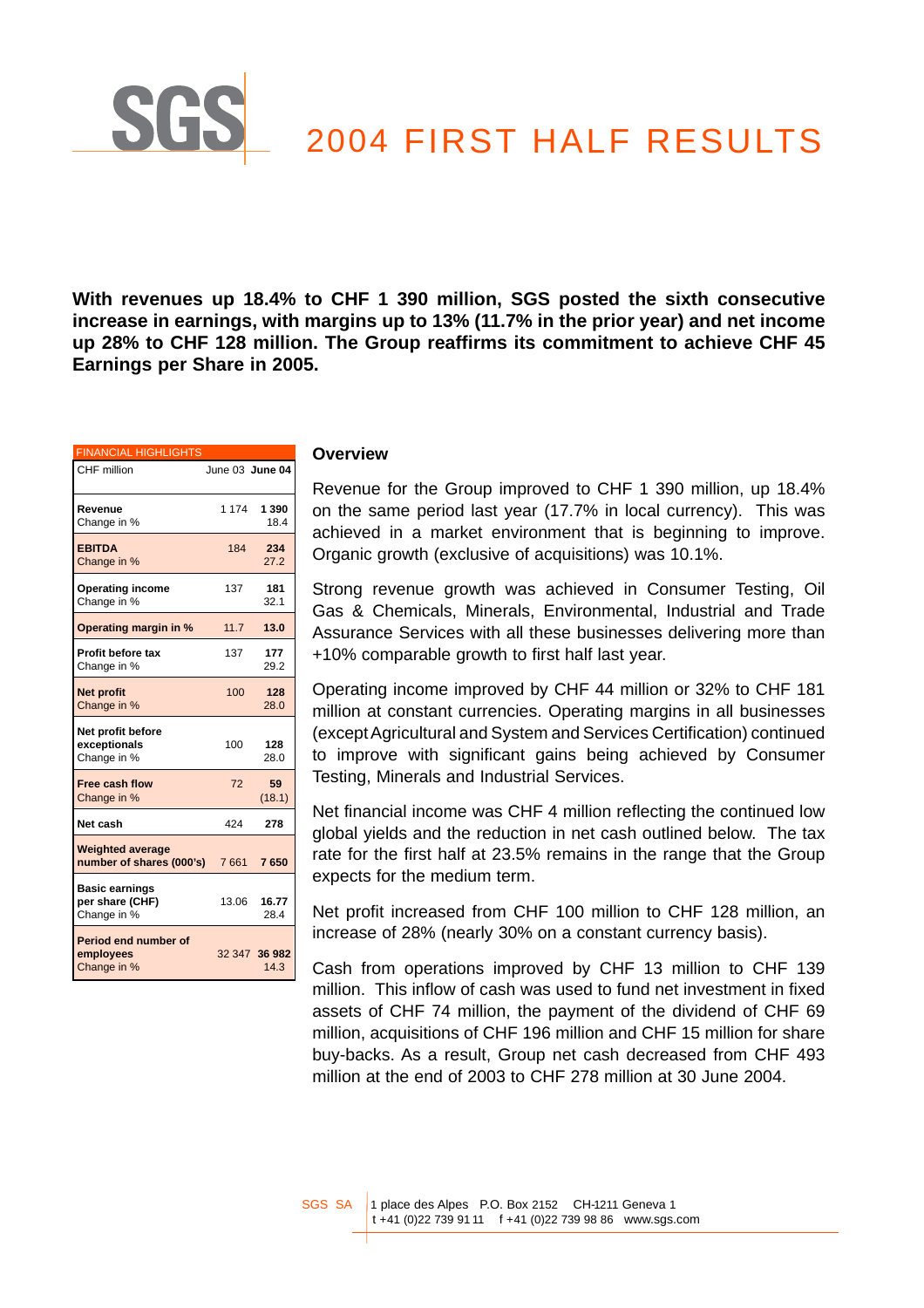

## **Six Sigma**

The six sigma program that was first launched in 2003 continues to deliver improvements in the lab organisation, back-office operations and field operating processes across businesses. Quality enhancements and operational savings are substantial and in line with expectations.

# **Acquisitions**

In line with the Group's growth objectives, a number of acquisitions were finalised during the semester.

SGS acquired Institut Fresenius effective March 1, 2004, making the Group the laboratory market leader in Germany in the fields of pharmaceutical products quality assurance, environmental contamination control, consumer products and microelectronic testing and mineral water certification.

The Oil, Gas and Chemicals business was strengthened by the acquisition of Vernolab in France, the leading international oil diagnostics specialist. The business reach of the sector was further expanded by acquiring Petroleum Service Corporation (PSC) in the USA. It specializes in in-plant outsourcing services for the oil refining and chemical industry and operates the largest tankerman pool in the USA, handling over 35 000 shipments per year. Both of these acquisitions were effective as of January 1, 2004.

## **Outlook**

SGS is well placed to reach its 2005 targets and confirms its commitment to deliver CHF 45 earnings per share. The Group expects to see a continuation of the improvement in operating performance for the remainder of 2004 and as a result to significantly exceed 2003 reported net income.

Georges Muller Chairman

Werner Pluss Chief Executive

13 July 2004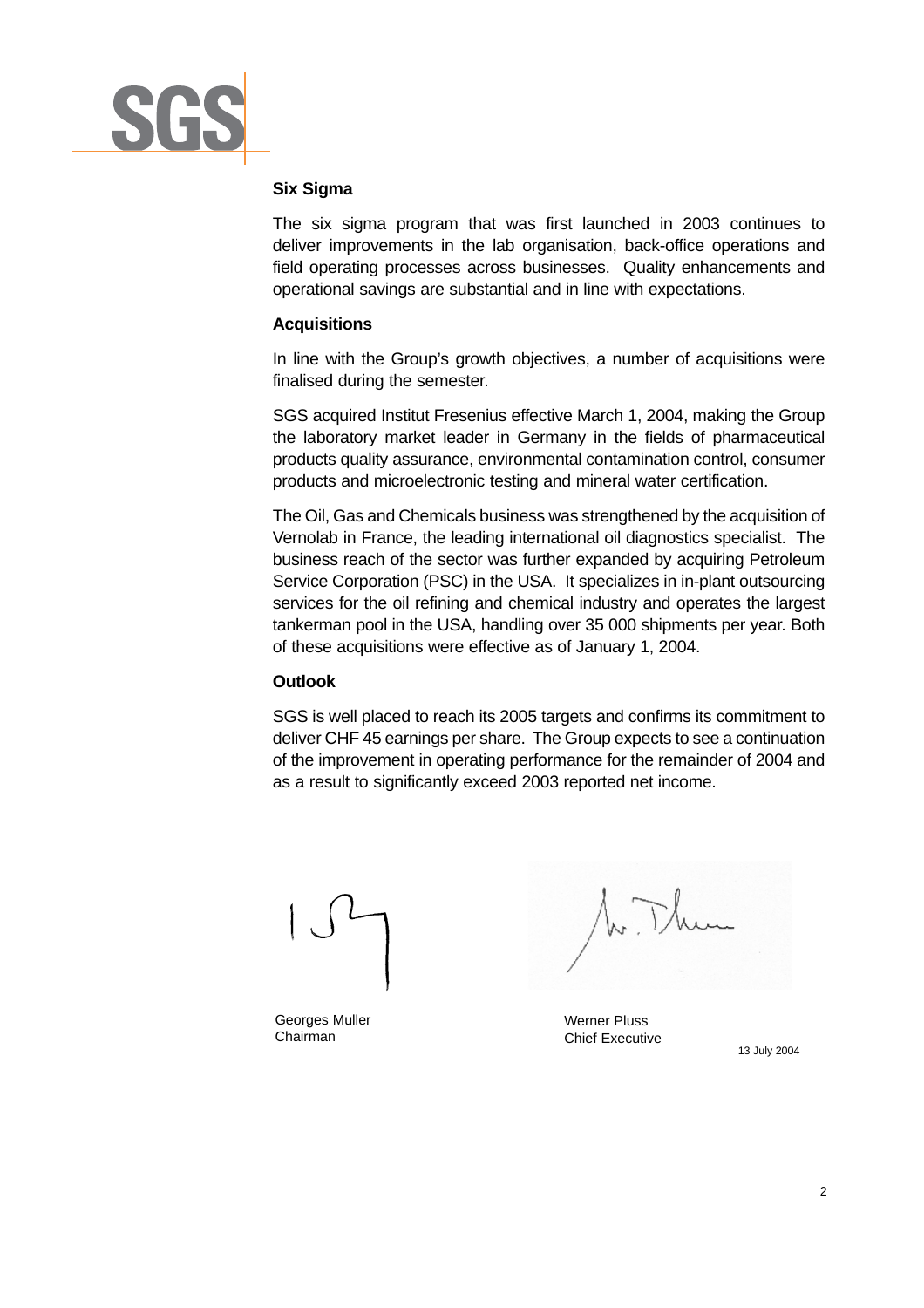

| <b>CONSOLIDATED PROFIT &amp; LOSS</b><br><b>FIRST HALF YEAR</b> |         |               |
|-----------------------------------------------------------------|---------|---------------|
| CHF million                                                     | June 03 | June 04       |
| Revenue                                                         | 1 1 7 4 | 1 3 9 0       |
| <b>Operating income</b><br>Exceptionals                         | 137     | 181           |
| Goodwill                                                        | (5)     | (8)           |
| <b>EBIT</b>                                                     | 132     | 173           |
| Net financial income                                            | 5       | 4             |
| <b>Profit before taxes</b>                                      |         |               |
| and minority interests                                          | 137     | 177           |
| Taxes                                                           | (34)    | (43)          |
| <b>Profit after taxes</b>                                       | 103     | 134           |
| Minority interest                                               | (3)     | (6)           |
| Net profit                                                      | 100     | 128           |
| Net profit before<br>exceptionals (net of tax)                  | 100     | 128           |
| <b>Diluted earnings</b><br>per share (CHF)<br>Change in %       | 13.06   | 16.63<br>27.3 |

| <b>CONSOLIDATED BALANCE SHEET</b>    |         |                 |
|--------------------------------------|---------|-----------------|
| CHF million                          |         | Dec. 03 June 04 |
| <b>Non-current assets</b>            |         |                 |
| Land building and equipment          | 415     | 455             |
| Other long-term assets               | 120     | 146             |
| Goodwill and other                   |         |                 |
| intangible assets                    | 147     | 286             |
| <b>Total non-current assets</b>      | 682     | 887             |
|                                      |         |                 |
| <b>Current assets</b>                |         |                 |
| Trade accounts and notes             |         |                 |
| receivables                          | 571     | 596             |
| Other current assets                 | 243     | 298             |
| Cash and short term                  |         |                 |
| investments                          | 526     | 316             |
| <b>Total current assets</b>          | 1340    | 1210            |
|                                      |         |                 |
| <b>Total assets</b>                  | 2 0 2 2 | 2 0 9 7         |
| Shareholders' equity                 | 1 072   | 1 102           |
| <b>Minority interests</b>            | 18      | 21              |
| <b>Non-current liabilities</b>       |         |                 |
| Long term loans                      | 11      | 10              |
| Provisions and other liabilities     | 281     | 286             |
| <b>Total non-current liabilities</b> | 292     | 296             |
|                                      |         |                 |
| <b>Current liabilities</b>           |         |                 |
| Trade and other payables             | 299     | 310             |
| Other current liabilities            | 341     | 368             |
| <b>Total current liabilities</b>     | 640     | 678             |
|                                      |         |                 |
| <b>Total liabilities and</b>         |         |                 |
| shareholder's equity                 | 2 0 2 2 | 2097            |

| <b>CHANGES IN SHAREHOLDERS' EQUITY</b> |      |              |
|----------------------------------------|------|--------------|
| CHF million                            | 2003 | 2004         |
| As at 1 January                        | 897  | 1072         |
| Dividend                               | (56) | (69)         |
| Share buyback                          |      | (15)         |
| Translation and other                  | 27   | (14)         |
| Net profit                             | 100  | 128          |
| As at 30 June                          | 968  | 1 1 0 2      |
| <b>ACQUISITION</b>                     |      |              |
| CHF million                            |      | <b>Total</b> |
| Goodwill                               |      | 149          |
|                                        |      |              |
| Assets                                 |      | 95           |
| Liabilities                            |      | (53)         |
| <b>Total purchase price</b>            |      | 191          |
| Net debt acquired                      |      | 5            |

| <b>CONSOLIDATED CASH FLOW</b><br><b>FIRST HALF YEAR</b>                       |              |                 |
|-------------------------------------------------------------------------------|--------------|-----------------|
| CHF million                                                                   |              | June 03 June 04 |
| <b>EBIT</b>                                                                   | 132          | 173             |
| Adjustment for non cash items<br>(Increase)/decrease in net                   | 51           | 56              |
| working capital                                                               | (19)         | (54)            |
| Changes in other provisions<br>Taxes paid                                     | (21)<br>(17) | (4)<br>(32)     |
|                                                                               |              |                 |
| <b>Cash from operations</b>                                                   | 126          | 139             |
| Net sale/(purchase) of fixed assets<br>Other                                  | (57)<br>3    | (74)<br>(6)     |
| Free cash flow                                                                | 72           | 59              |
| Financing<br>Dividend paid<br>Net cash (used in)                              | 5<br>(56)    | 5<br>(69)       |
| acquisitions/disposals<br>Purchase of treasury shares<br>Exchange differences | (2)          | (196)<br>(15)   |
| on opening balances<br>Translation differences on flows                       | (4)<br>7     | (3)<br>4        |
| Increase/(decrease)<br>in net cash                                            | 22           | (215)           |

#### **Accounting Principles**

The condensed consolidated financial statements are prepared in accordance with the accounting and reporting requirements of the International Financial Reporting Standards (IFRS) and the incorporated International Accounting Standard 34 Interim Financial Reporting (IAS 34), issued by the International Accounting Standards Board (IASB).

These condensed consolidated accounts are based on the accounts of the individual subsidiaries at 30 June, which have been drawn up according to uniform Group accounting principles consistent with those reflected in the consolidated financial statements for the year ended 31 December 2003 of SGS Group.

The acquisitions completed during the period have been accounted for using the purchase method of accounting. The fair value of the identifiable assets and liabilities reflect best estimates and may be subject to final adjustments which are not expected to be material. No amortisation of goodwill has been recognised for acquisitions with an agreement date on or after 31 March 2004.

| <b>EXCHANGE RATES</b> |            |     |                        |         |                                                     |        |
|-----------------------|------------|-----|------------------------|---------|-----------------------------------------------------|--------|
|                       |            |     | <b>Balance Sheet</b>   |         | <b>Profit &amp; Loss account</b><br>First half year |        |
|                       |            |     | end of period rate CHF |         | average rate CHF                                    |        |
|                       |            |     | Dec. 03                | June 04 | 2003                                                | 2004   |
| Australia             | <b>AUD</b> | 100 | 93.24                  | 87.02   | 83.29                                               | 93.59  |
| EU                    | <b>EUR</b> | 100 | 156.06                 | 152.79  | 149.17                                              | 155.35 |
| <b>Great Britain</b>  | <b>GBP</b> | 100 | 221.55                 | 227.85  | 217.75                                              | 230.35 |
| <b>USA</b>            | <b>USD</b> | 100 | 124.86                 | 126.09  | 135.19                                              | 126.54 |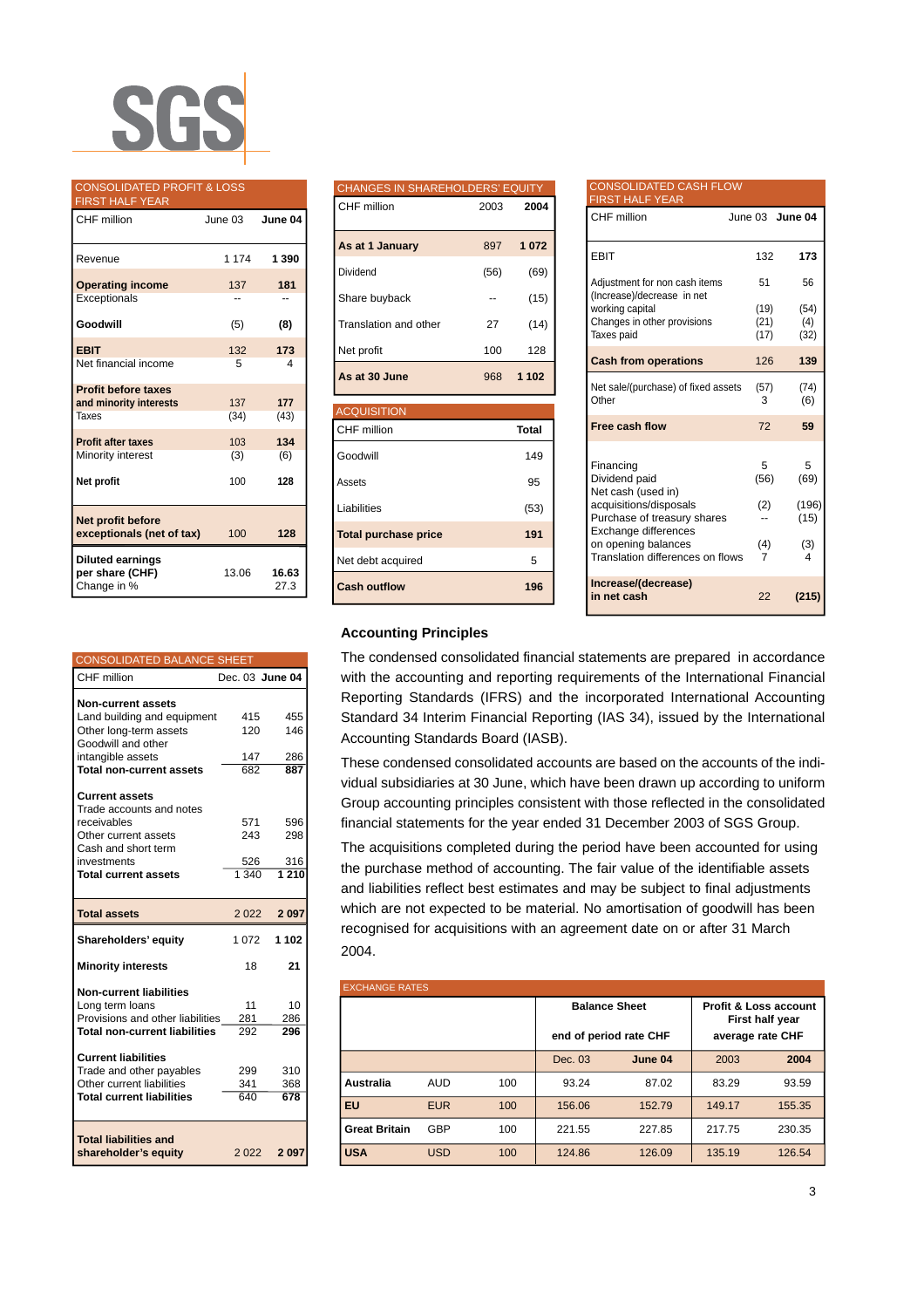

| <b>AGRICULTURAL SERVICES</b>           |                 |               |  |
|----------------------------------------|-----------------|---------------|--|
| CHF million                            | June 03 June 04 |               |  |
| Revenue<br>Change in %                 | 122.0           | 124.3<br>1.9  |  |
| Change due to                          |                 |               |  |
| Volume and Prices                      |                 | 1.2           |  |
| <b>Currency Translation</b>            |                 | 1.1           |  |
| Acquisitions/(Disposals)               |                 |               |  |
| <b>Operating Income</b><br>Change in % | 124             | 9.7<br>(21.8) |  |
| <b>Operating Margin %</b>              | 10.2            | 7.8           |  |

#### **Agricultural Services**

Revenues in Agricultural Services grew by 1.9% (1.0% on a comparable basis) and operating margins declined from 10.2% to 7.8%.

The unusual climatic conditions experienced last summer had a significant impact on crop yields and the global movement of products. This affected the Agricultural business in the second semester of 2003 and continued to do so in the first semester of 2004, particularly in Europe and the FSU. Start-up investments in the development of commodity treatment services (fumigation, etc.) had a negative impact on margins.

South America delivered much improved revenues, driven by strong growth in Peru. In the Americas, the business continues with the rollout of comprehensive value chain services (traceability, blending, commodity treatment, trade finance support and guarantee services) from the farm to ultimate destination. In Asia, the development of cotton inspections coupled with the development of guarantee business solutions fuelled growth.

The Group recognizes that the volatility associated with a business which heavily relies on trade movements must be cured, and steps are underway to balance the portfolio of activities and the geographical coverage to ensure a more reliable earnings profile.

| <b>MINERALS SERVICES</b>               |       |                 |
|----------------------------------------|-------|-----------------|
| <b>CHF</b> million                     |       | June 03 June 04 |
| Revenue<br>Change in %                 | 132.5 | 150.7<br>13.7   |
| Change due to                          |       |                 |
| <b>Volume and Prices</b>               |       | 16.1            |
| <b>Currency Translation</b>            |       | 2.1             |
| Acquisitions/(Disposals)               |       |                 |
| <b>Operating Income</b><br>Change in % | 15.0  | 21.4<br>42.7    |
| <b>Operating Margin %</b>              | 11.3  | 14.2            |

| OIL, GAS & CHEMICALS SERVICES          |       |                 |
|----------------------------------------|-------|-----------------|
| CHF million                            |       | June 03 June 04 |
| Revenue<br>Change in %                 | 212.0 | 282.5<br>33.3   |
|                                        |       |                 |
| Change due to                          |       |                 |
| <b>Volume and Prices</b>               |       | 26.7            |
| <b>Currency Translation</b>            |       |                 |
| Acquisitions/(Disposals)               |       | 43.8            |
| <b>Operating Income</b><br>Change in % | 23.2  | 33.7<br>45.3    |
| <b>Operating Margin %</b>              | 10.9  | 11.9            |

#### **Minerals Services**

The Minerals business grew revenues by 13.7% on a reported basis (12.0% on a currency equivalent basis). Operating margins improved to 14.2% from 11.3% last year. India and South America delivered high growth and showed a significant margin improvement.

There was continued strong growth in the non-ferrous trade related inspection and testing business in a strong trading environment. In geochemistry five new on-site laboratories were added, bringing the total to over 50 units that the business is operating at customer production mines.

A competence centre with technical services teams has been established to offer build, own and operate solutions for mechanical sampling and online analysers.

Energy minerals – coal and coke – continued its growth in line with high demand globally and with several important contracts being renewed.

A renewed focus on the international fertilizer market created a significant improvement in volume and profitability.

#### **Oil, Gas & Chemicals Services**

The Oil, Gas & Chemical business had a growth of 33% with revenues reaching CHF 282 million (12.6% on a comparable basis) with bottom line improving to 11.9% over prior period of 10.9%.

4 Geographical expansion and market share gains in inspection and testing services as well as various outsourcing solutions offered to clients contributed to this performance. Outsourcing contracts where obtained in Europe, Asia Pacific and USA. The continued investments in on-site laboratories at key locations also boosted sales.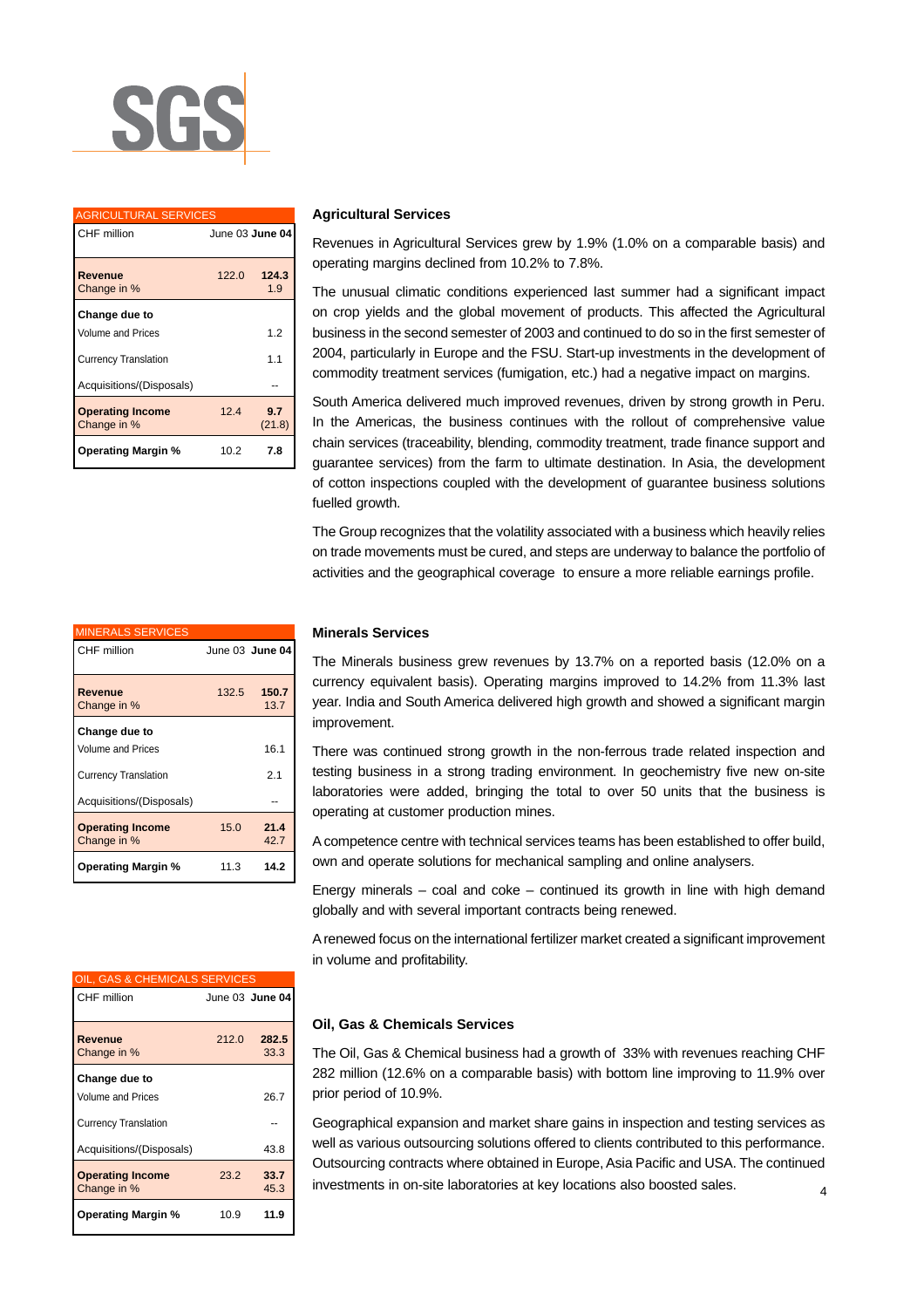

Further streamlining of the business processes through six sigma initiatives contributed to the bottom line improvement.

The team formed to exploit the potential of the growing Liquified Natural Gas (LNG) market has already contributed to the overall result of the business with new contract wins.

The acquisitions of Vernolab (France) - *used lubricating and cutting oil diagnostics* and Petroleum Service Corporation (USA) - *marine and in-plant outsourcing services* - strengthened the range of services offered to refineries, chemical plants and terminals. These investments provide the Group with the footprint to expand these services globally.

| <b>LIFE SCIENCE SERVICES</b>           |      |                 |
|----------------------------------------|------|-----------------|
| CHF million                            |      | June 03 June 04 |
| Revenue<br>Change in %                 | 29.6 | 50.9<br>72.0    |
| Change due to                          |      |                 |
| Volume and Prices                      |      | (1.4)           |
| <b>Currency Translation</b>            |      | 0.7             |
| Acquisitions/(Disposals)               |      | 22              |
| <b>Operating Income</b><br>Change in % | 2.9  | 5.8<br>100.0    |
| <b>Operating Margin %</b>              | 9.8  | 11.4            |

#### **Life Science Services**

Revenues for the first semester were up 72% on the prior, with acquisitions more than offsetting a nominal decline in the existing businesses. Margins improved to 11.4% from 9.8%.

Volumes in the quality control businesses declined in the first half of 2004, particularly in France, where the scale of the operation is sensitive to demand fluctuations. The acquisition of Institut Fresenius in Germany has significantly strengthened SGS` position and market share in Central Europe, and also adds additional services to the portfolio, particularly for product registration.

The clinical research service business is now performing well with an increase in volumes in the Phase I facilities in Belgium and related bioanalytical laboratory testing.

SGS Medisearch is now fully integrated and the business is benefiting from the efforts of the combined sales and marketing team.

| <b>CONSUMER TESTING SERVICES</b>       |       |                 |
|----------------------------------------|-------|-----------------|
| CHF million                            |       | June 03 June 04 |
| <b>Revenue</b><br>Change in %          | 126.4 | 165.6<br>31.0   |
| Change due to                          |       |                 |
| <b>Volume and Prices</b>               |       | 241             |
| <b>Currency Translation</b>            |       | (0.3)           |
| Acquisitions/(Disposals)               |       | 15.4            |
| <b>Operating Income</b><br>Change in % | 17.7  | 28.6<br>61.6    |
| <b>Operating Margin %</b>              | 14.0  | 17.3            |

#### **Consumer Testing Services**

Revenues for the period were CHF 166 million, 31% up on the prior year (19.3% on a comparable basis). Operating Margins increased to 17.3% from 14%.

The top line growth was mainly generated in the Asia markets with Softlines, Hardlines and E&E as the main contributors. Revenue growth in Europe has been limited following the re- alignment of the business last year to limit exposure to the less profitable segments of the food testing market.

The acquisition of Institut Fresenius has extended the range of services and technical expertise that the Group offers and significantly improves the presence of CTS services in Europe.

Substantial investments in new laboratories and expansion of existing units have been made to extend the Group's capabilities in Asia, the Mediterranean and the Americas.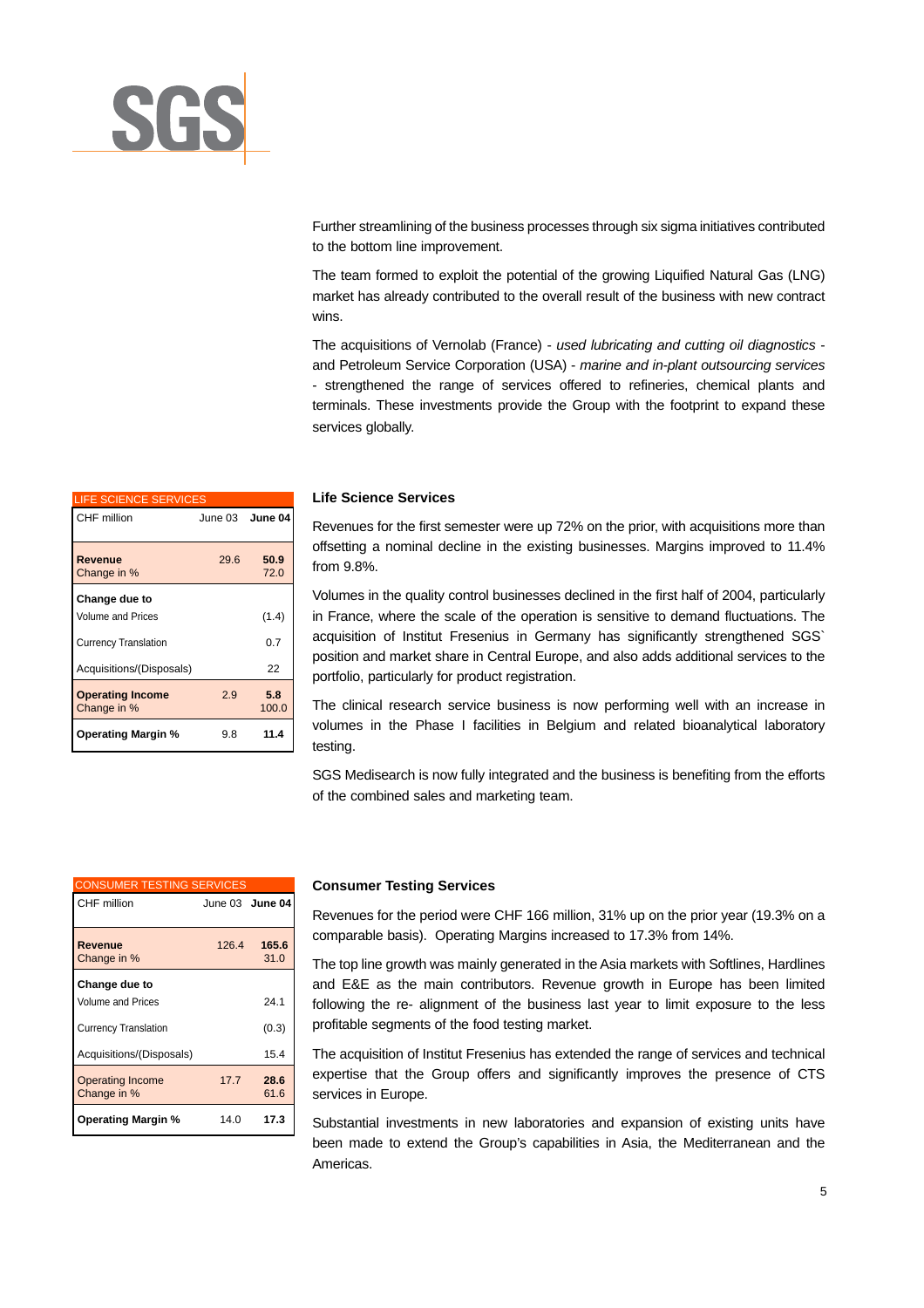

| <b>SYSTEMS &amp; SERVICES CERTIFICATION</b> |       |                 |
|---------------------------------------------|-------|-----------------|
| CHF million                                 |       | June 03 June 04 |
|                                             |       |                 |
| Revenue<br>Change in %                      | 105.4 | 114.2<br>8.3    |
| Change due to                               |       |                 |
| <b>Volume and Prices</b>                    |       | 7.8             |
| <b>Currency Translation</b>                 |       |                 |
| Acquisitions/(Disposals)                    |       |                 |
| <b>Operating Income</b><br>Change in %      | 14.1  | 14.2<br>0.7     |
| <b>Operating Margin %</b>                   | 13.4  | 12.4            |

#### **Systems & Services Certification**

Revenues at CHF 114 million were 8.3% up from 2003 on reported basis (7.3% on a comparable basis). The loss of the revenues from transition to the ISO 9000 (2000 version) in the first half of 2003, was more than offset by the introduction of new products. Operating margins declined from 13.4% to 12.4% as a result of new product introductions.

On a regional basis, revenue increased in Southern Europe and South America both with double digit growth. Although the ISO 9000 remains the largest market segment, targeted sales efforts have resulted in faster growth of integrated audits, 2<sup>nd</sup> party audits and other standards e.g. ISO 14000 (environmental), OHSAS 18001 (health and safety).

The operating margin was positively impacted by increased efficiencies driven by a number of six-sigma projects focused on the streamlining of processes and reducing operational costs. These benefits are offset by the costs associated with the development and launch of new products in the field of corporate social responsibility, sustainable development and management system certification linked with six-sigma methodology.

A number of global contracts have been won for integrated certification audits, 2<sup>nd</sup> party audits and service certification with companies in the beverage, energy, chemical and skin care industries.

| <b>INDUSTRIAL SERVICES</b>             |       |                 |
|----------------------------------------|-------|-----------------|
| CHF million                            |       | June 03 June 04 |
|                                        |       |                 |
| Revenue                                | 158.7 | 182.3           |
| Change in %                            |       | 14.9            |
| Change due to                          |       |                 |
| Volume and Prices                      |       | 20.2            |
| <b>Currency Translation</b>            |       | 3.4             |
| Acquisitions/(Disposals)               |       |                 |
| <b>Operating Income</b><br>Change in % | 15.4  | 21.0<br>36.4    |
| <b>Operating Margin %</b>              | 9.7   | 11.5            |

#### **Industrial Services**

Industrial Services comparable revenues grew 14.9% (up 12.5% on a currency equivalent basis) and operating margins are up to 11.5% from 9.7% in the prior period. The bulk of the growth originated out of Western Europe and Asia.

The statutory business and vendor surveillance for new projects has grown significantly in Spain. Belgium also experienced good growth in statutory services. Industrial projects in Asia Pacific have led to an increase in demand for supply chain services in the region.

Our Chinese joint venture opened the first accredited building materials and construction laboratory in that country. The laboratory provides its services to construction and engineering companies and their suppliers mainly for new petrochemical and power generation plants and for infrastructure projects in China.

The non-destructive testing business in Europe is steady. New units have been started in the Caspian and the Far East, servicing the oil and gas sector. Russian GOST and similar import standards compliance schemes continue to provide both good revenue growth and margins.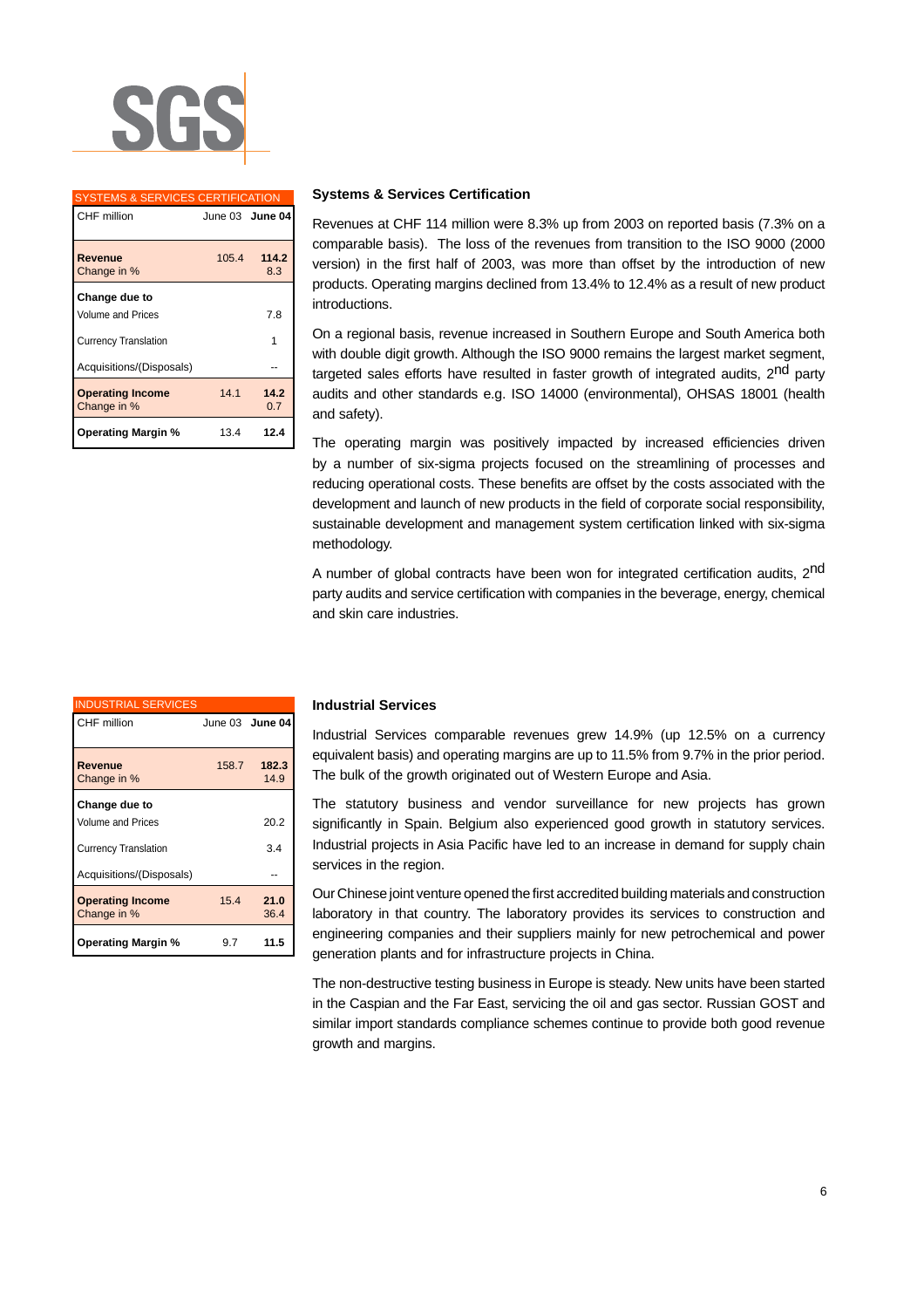

| <b>ENVIRONMENTAL SERVICES</b>          |      |                 |  |
|----------------------------------------|------|-----------------|--|
| CHF million                            |      | June 03 June 04 |  |
| Revenue<br>Change in %                 | 78.5 | 97.3<br>23.9    |  |
| Change due to                          |      |                 |  |
| <b>Volume and Prices</b>               |      | 8.8             |  |
| <b>Currency Translation</b>            |      | 2.6             |  |
| Acquisitions/(Disposals)               |      | 74              |  |
| <b>Operating Income</b><br>Change in % | 42   | 6.4<br>52.4     |  |
| <b>Operating Margin %</b>              | 5.4  | 6.6             |  |

#### **Environmental Services**

The Environmental Services business has delivered comparable revenue growth of 10.7% (23.9% on a reported basis). Operating margins continue to improve with margins at 6.6% compared to 5.4% last year.

The overhaul of the business is under way. The strategy is to emphasize laboratory testing and related field services. The realignment of the US facilities has been completed. Six sigma projects currently running in the Benelux are addressing the operational efficiency in the laboratories.

Revenue growth has been driven by Southern Europe and Asia. In addition new operations have commenced in several markets such as Poland, Argentina and India.

The acquisition of Institut Fresenius in March has provided SGS with a much needed platform to enter the European soil and water volume testing market. Leverage of the network will generate samples from across Europe for processing in a single high volume throughput laboratory allowing full economy of scale to be achieved.

| <b>AUTOMOTIVE SERVICES</b>             |       |                        |
|----------------------------------------|-------|------------------------|
| CHF million                            |       | June 03 <b>June 04</b> |
| Revenue<br>Change in %                 | 111.9 | 89.0<br>(20.5)         |
| Change due to                          |       |                        |
| <b>Volume and Prices</b>               |       | (20)                   |
| <b>Currency Translation</b>            |       | (2.9)                  |
| Acquisitions/(Disposals)               |       |                        |
| <b>Operating Income</b><br>Change in % | 12.0  | 9.8<br>(18.3)          |
| <b>Operating Margin %</b>              | 10.7  | 11.0                   |

#### **Automotive Services**

Automotive Services comparable revenues declined by 18.4% versus prior period (20.5% down reported). Margins, however, improved slightly to 11.0% for the first half 2004.

The anticipated decline is due to reduction in manufacturers off-lease and auction inspections of automobiles in the USA. This is a direct result of non-recurrence of the manufacturers' lease incentives for early return of vehicles which positively impacted volume in the first half of 2003.

The statutory car inspections performed well in all our existing operations. The inspection program for the London private hire cars started successfully with the testing centres fully operational since April.

SGS has been selected by the Californian Bureau of Automotive Repairs for a new seven years contract to implement a data information system, similar to the State of New York contract model. In Chile, a 10 years concession for statutory vehicle inspection has also been won. Both are expected to generate first time revenues during 2005.

A new off-lease car inspection contract with a major fleet management company is being implemented across Europe. The globalisation of automotive services across the SGS network continues with new operations being started in several countries.